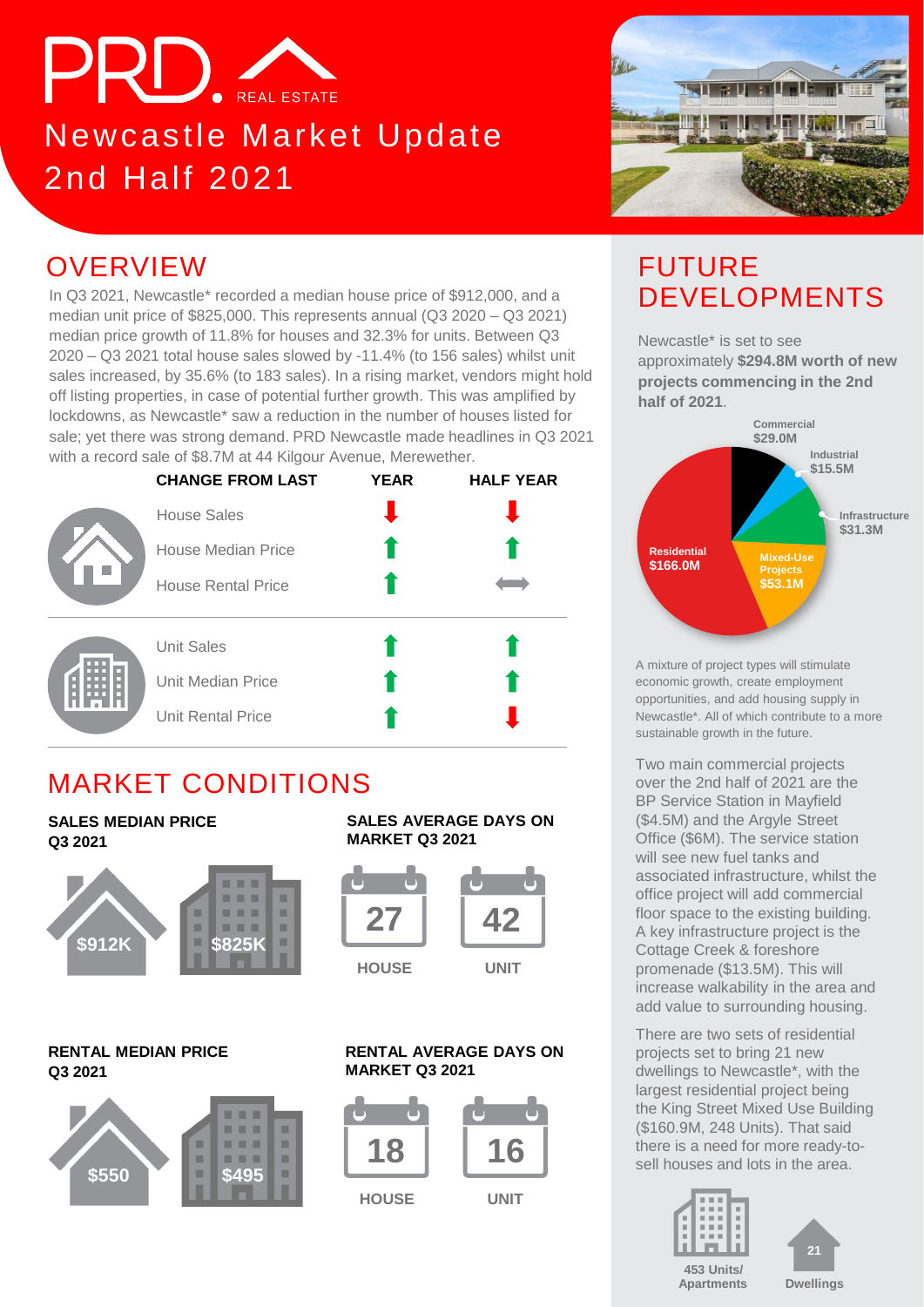### AVERAGE VENDOR DISCOUNT\* KEY COMMENTS

Average vendor discount reflects the average percentage difference between the first list price and final sold price. A lower percentage difference (closer to 0.0%) suggests that buyers are willing to purchase close to the first asking price of a property.



### MARKET COMPARISON

Average vendor discounts between Q3 2020 and Q3 2021 have tightened for units to -0.4% and swung to a premium of 4.1% for houses. Market conditions in Newcastle\* favour vendors, where buyers are willing to offer close to or above the initial listing price. Buyers can still benefit from a marginal discount in the unit market however time is limited.

Newcastle has historically outperformed the wider Newcastle Local Government Area (LGA) in both house and unit median prices. Due to its prime locality and low house sales this continues to be the case in 2021<sup>#</sup>.

The dominant proportion of homes sold in Newcastle\* across 2021^ were in the premium price bracket of \$1,200,000 and above (34.4%). Units also recorded a dominant premium price point of \$850,000 and above (36.2%). Despite these dominant premium price points in the Newcastle\* region, there is still affordable stock available, particularly for units, in good news for buyers.



The market comparison graph provides a comparative trend for the median price of houses and units over the past 5 years. The main LGA profiled was chosen based on their proximity to the main suburb analysed, which is Newcastle.

### PRICE BREAKDOWN 2021^

#### **HOUSES SOLD UNITS SOLD**



**Less than \$549,999 \$550,000 to \$649,999 \$650,000 to \$749,999** ■\$750,000 to \$849,999 **\$850,000 and above** 

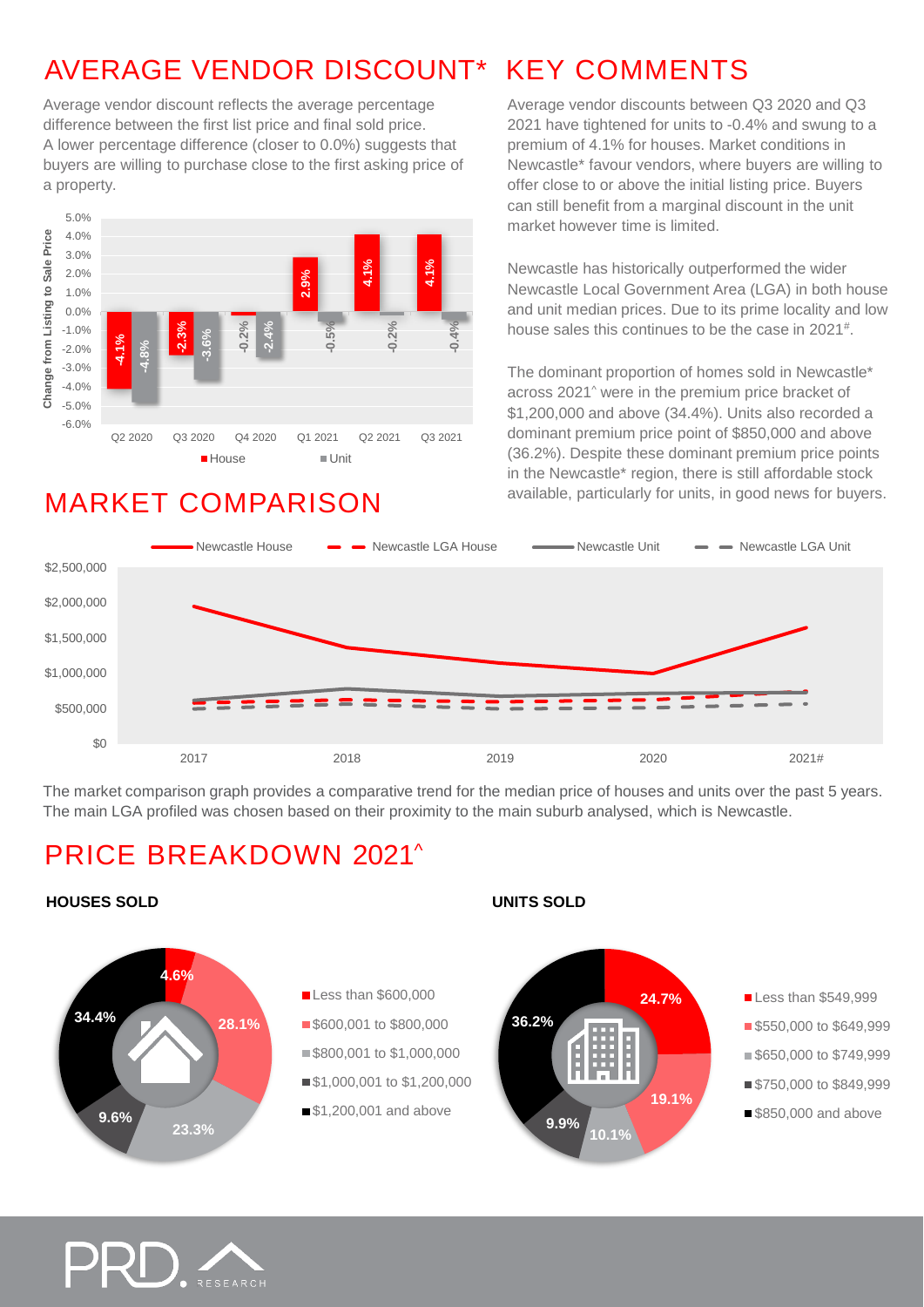### RENTAL GROWTH 2021€

In September 2021, house rental yields in Newcastle<sup>¥</sup> were recorded at 2.7%. In the 12 months to Q3 2021, the median house rental price increased by 17.0% to reach \$550 per week, while average days to let on the market slightly increased by 5.9% (to 18 days) due to lack of supply. This confirms there is a healthy level of rental demand in Newcastle\*.

2 bedroom houses have provided investors with +16.1% rental growth annually€ , with a median rent of \$490 per week.

Also in September 2021, Newcastle¥ recorded a vacancy rate of 1.4%, slightly above Newcastle LGA (1.2%) but below Sydney Metro (2.7%). Vacancy rates in Newcastle<sup>¥</sup> have been declining since April 2021, the peak of the second lockdown, whilst also remaining well below the Real Estate Institute of Australia's healthy benchmark of 3.0% throughout COVID-19. Overall there is a strong rental market and investors can be confident of a conducive investment environment in Newcastle<sup>¥</sup>.



### RENTAL VACANCY RATES 2021



### RENTAL YIELD 2021§



RESEARCH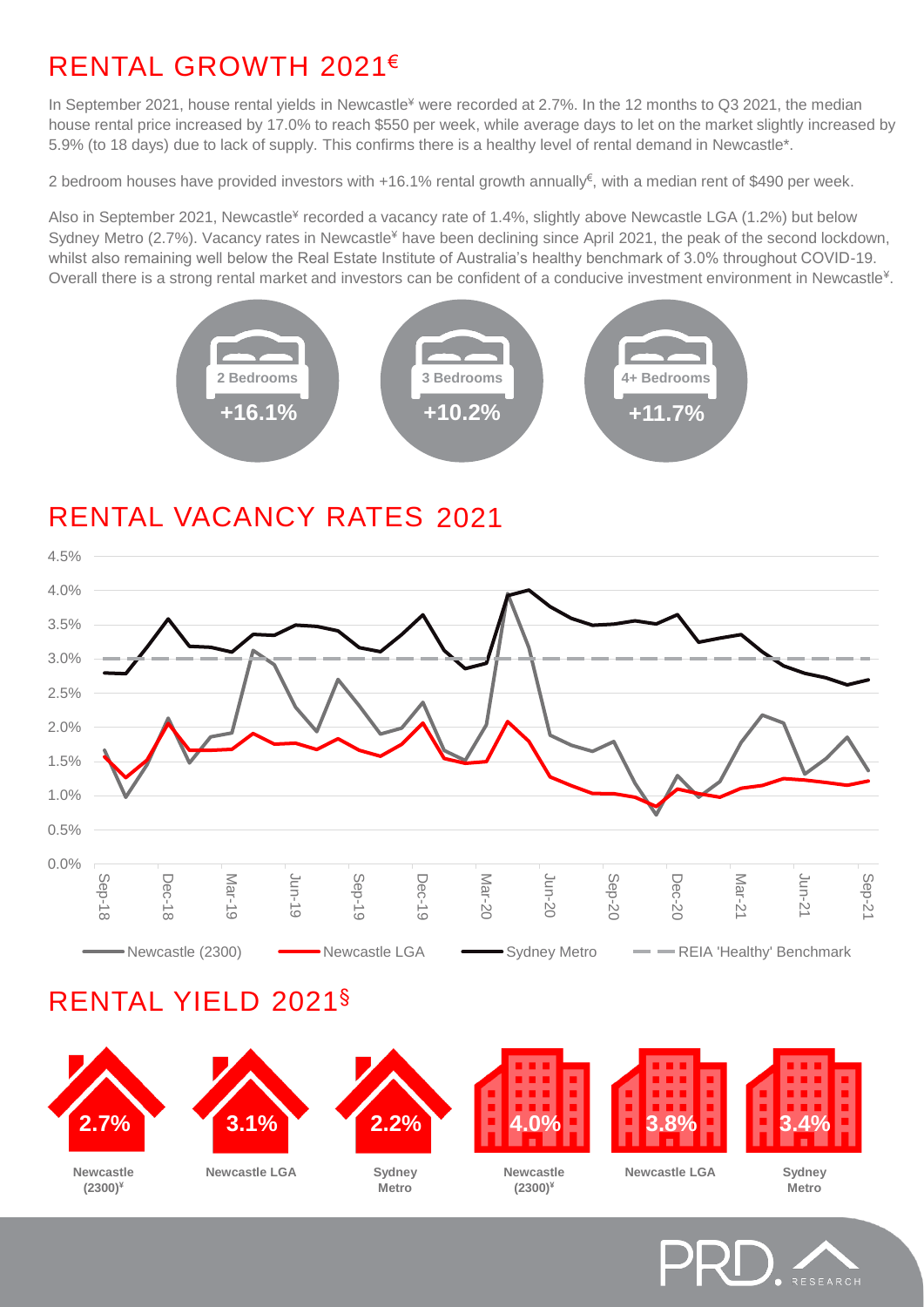### TOP DEVELOPMENTS MAP 2ND HALF 2021<sup>A</sup>



| Location       | Project <sup>£</sup>                             | <b>Type</b>    | <b>Estimated</b><br>Value <sup>µ</sup> | <b>Commence</b><br>Date <sup>w</sup> |
|----------------|--------------------------------------------------|----------------|----------------------------------------|--------------------------------------|
| $\mathbf{1}$   | <b>Bp Service Station Mayfield</b>               | Commercial     | \$4,500,000                            | 18/11/2021                           |
| $\overline{2}$ | Aerologistics Helicopter                         | Commercial     | \$2,272,000                            | 12/11/2021                           |
| 3              | Wests City Car Park                              | Commercial     | \$2,396,000                            | 18/12/2021                           |
| 4              | Watt Street Office                               | Commercial     | \$1,883,000                            | 22/08/2021                           |
| 5              | Former Newcastle Post Office                     | Commercial     | \$3,671,000                            | 08/12/2021                           |
| 6              | Argyle Street Office                             | Commercial     | \$6,000,000                            | 26/11/2021                           |
| 7              | Pambalong Drive Warehouse                        | Industrial     | \$1,558,000                            | 26/07/2021                           |
| 8              | Riverside Drive Warehouse Units                  | Industrial     | \$1,995,000                            | 18/10/2021                           |
| $\Theta$       | Riverside Drive Industrial Building              | Industrial     | \$1,900,000                            | 12/12/2021                           |
| 10             | Industrial Development Site - Steel River Estate | Industrial     | \$10,000,000                           | 03/11/2021                           |
| 11             | Rail Bridge Row                                  | Infrastructure | \$3,000,000                            | 02/11/2021                           |
| 12             | Cottage Creek & Foreshore Promenade              | Infrastructure | \$13,500,000                           | 25/11/2021                           |
| 13             | East End Hunter Street Mall                      | Infrastructure | \$4,839,000                            | 09/08/2021                           |
| 14             | King Street Car Park                             | Infrastructure | \$3,707,000                            | 12/07/2021                           |
| 15             | Brunker Road Mixed Use Development (40 Units)    | Mixed-use      | \$11,323,000                           | 12/08/2021                           |
| 16             | Hunter Street Mixed Use Development (87 Units)   | Mixed-use      | \$19,862,000                           | 10/09/2021                           |
| 17             | Hunter Street Mixed Development (76 Units)       | Mixed-use      | \$20,960,000                           | 18/11/2021                           |
| 18             | King Street Mixed Use Buildings (248 Units)      | Residential    | \$160,899,000                          | 09/11/2021                           |
| 19             | Gosford Road Dwellings (12 Dwellings)            | Residential    | \$2,850,000                            | 24/07/2021                           |
| 20             | Eighth Street Dwellings (6 Dwellings)            | Residential    | \$1,500,000                            | 15/11/2021                           |

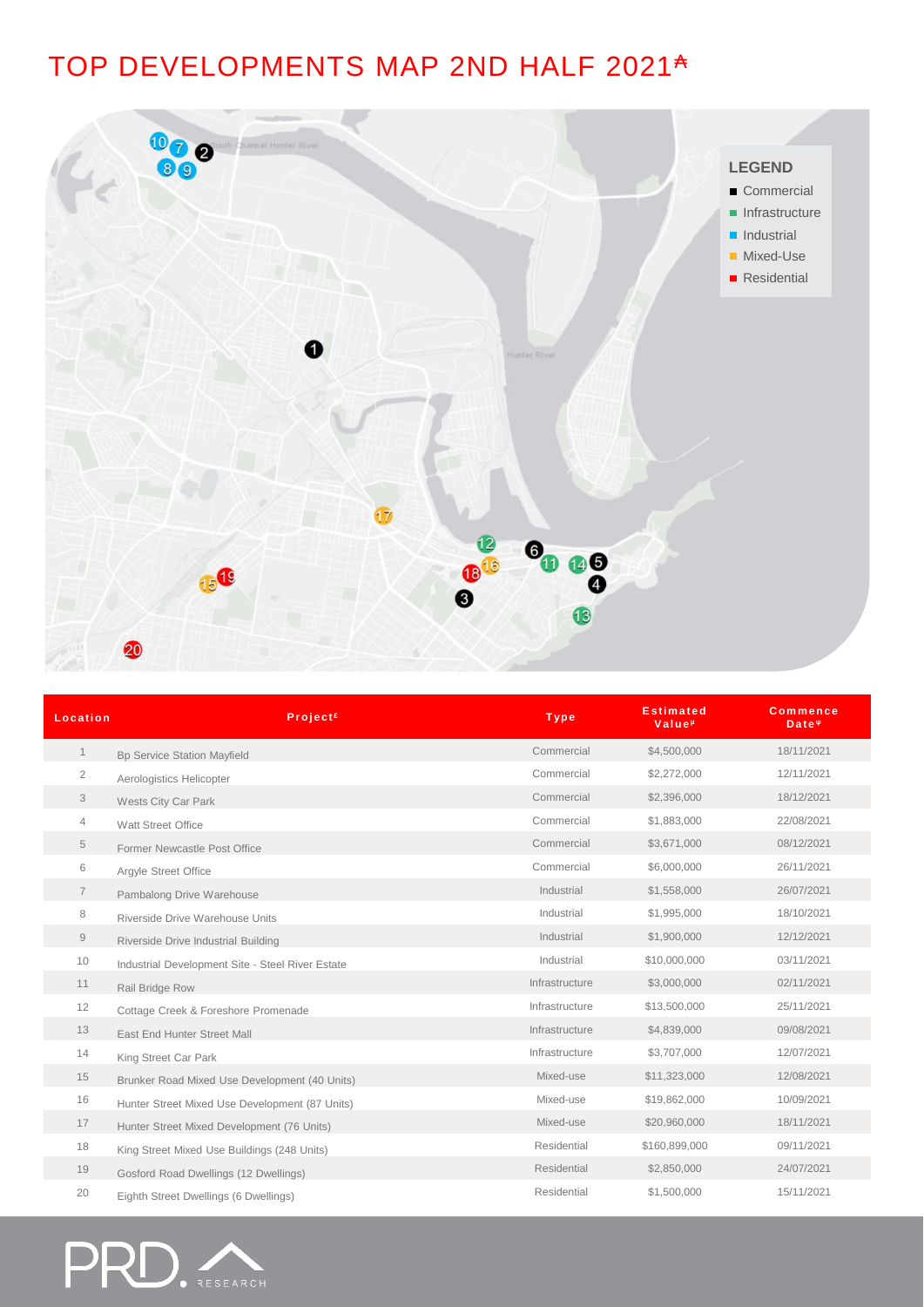

### OUR SERVICES INCLUDE

- Advisory and consultancy
- Market analysis including profiling and trends
- Primary qualitative and quantitative research
- Demographic and target market analysis
- Geographic information mapping
- Project analysis including product and pricing recommendations
- Rental and investment return analysis

### OUR KNOWLEDGE

Access to accurate and objective research is the foundation of all good property decisions.

### OUR PEOPLE

Our research team is made up of highly qualified researchers who focus solely on property analysis.

### OUR SERVICES

Our research services span over every suburb, LGA, and state within Australia; captured in a variety of standard and customised products.



**Mark Kentwell** Managing Director **E** [mark@prdnewcastle.com.au](mailto:mark@prdnewcastle.com.au)



**Russell Dawson** Licensed Real Estate Agent **E** [russelld@prdnewcastle.com.au](mailto:russelld@prdnewcastle.com.au)



**Jesse Wilton** Licensed Real Estate Agent **E** [jessew@prdnewcastle.com.au](mailto:jessew@prdnewcastle.com.au)

**PRD Newcastle & Lake Macquarie P** +61 2 4926 0600

**PRD**[.com.au/newcastle](https://www.prd.com.au/newcastle/)

Newcastle New Lambton Warners Bay Project Display Suite Hunter Mall